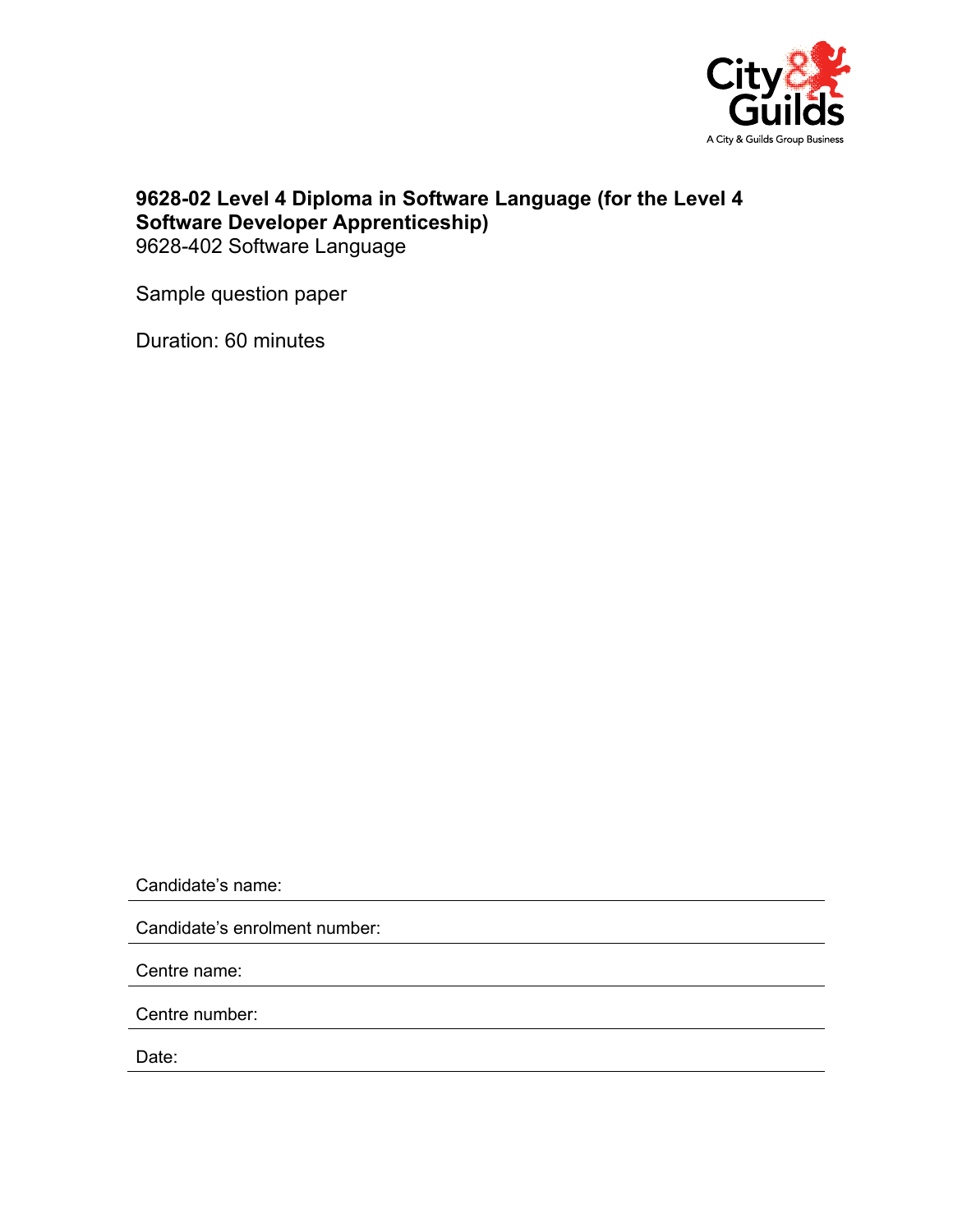- 1 Which one of the following **must** be completed between the systems analysis and coding stages of a large scale software development project?
	- a. A comprehensive design stage.
	- b. A comprehensive testing stage.
	- c. An in-depth analysis stage.
	- d. An in-depth requirements stage.
- 2 Which one of the following is a feature of Object Oriented design?
	- a. Functional analysis of coding elements.
	- b. An entity based approach, following a visual methodology.
	- c. A procedural approach to programming using visual elements.
	- d. The deliberate designed reuse of programming components.
- 3 Why are different software design approaches used?
	- a. To comply with ISO requirements.
	- b. To adhere to project delivery phases.
	- c. To meet all customer stated expectations.
	- d. To maintain mandatory IEEE regulatory compliance.
- 4 Which one of the following design considerations **must** be made when designing a system for easy long-term code maintenance?
	- a. Use a modular structure when writing software.
	- b. Program for maximum performance efficiency.
	- c. Create an exceptionally userfriendly interface.
	- d. Use the most recently released programming language.
- 5 Why is isolated simulated testing essential in the deployment of some new systems being developed?
	- a. To check the live environment performance.
	- b. To detect if the software can be compromised via the internet.
	- c. To check for bugs that can only be discovered by modelling.
	- d. To detect if open source libraries have been used.
- 6 Which one of the following **best** explains the use of a design pattern in software development?
	- a. Utilising the same solution for all system code.
	- b. Applying a reusable solution to a common problem.
	- c. Replicating coding standards from a previous project.
	- d. Following the same template in all interface specifications.
- 7 Which one of the following **best** describes the use of encapsulation in object oriented design?
	- a. Creating code that can be easily inherited from other classes.
	- b. Creating code where a subclass can act in place of its super class.
	- c. Creating a mechanism for restricting direct access to internal components.
	- d. Creating a methodological approach to the maintenance of long-standing instances.
- 8 Which one of the following statements **best** explains the use of abstraction in object oriented design?
	- a. Creating code that hides everything except relevant information.
	- b. Creating code that includes clear polymorphic references.
	- c. Creating code that can be easily reused in different systems.
	- d. Creating code that uses encapsulated interfacing.
- 9 Which one of the following is a benefit of low coupling in software development?
	- a. When a polymorphic entity can adapt to new overloaded methods.
	- b. When a sub-class can accept or reject code from a super class.
	- c. When an update can be accomplished with all elements synchronised.
	- d. When a reduction of interdependence of objects is achieved.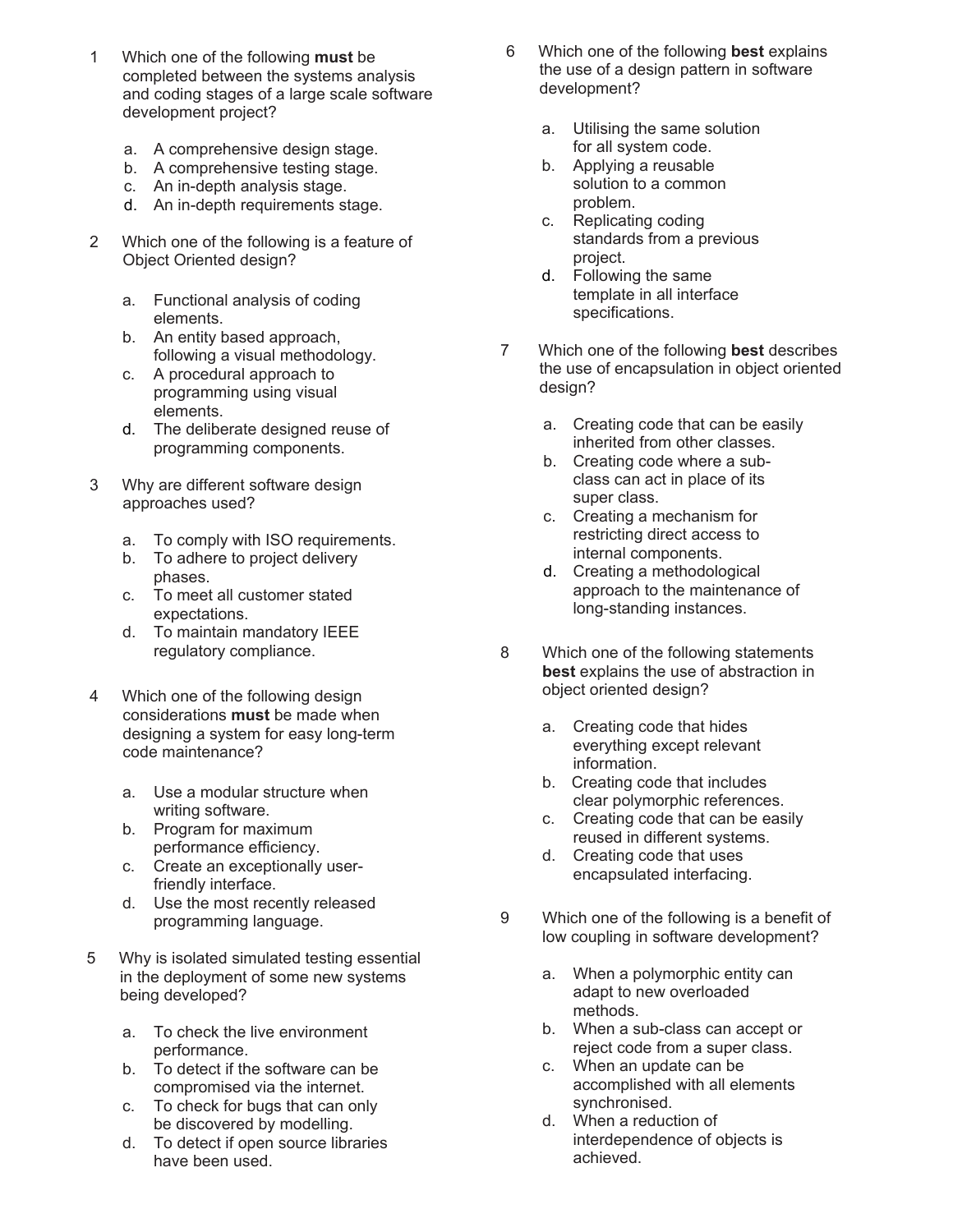- 10 Which one of the following is a benefit of component reuse in software design?
	- a. It allows for a larger application memory footprint.
	- b. It simplifies the structure of a program.
	- c. It allows better user accessibility.
	- d. It affords faster performance of applications.
- 11 Which one of the following is a rationale for using standard patters as part of design methodology?
	- a. It will allow all developers to understand the code.
	- b. It will make the software fully secure.
	- c. It can reduce the development time.
	- d. It can confer full ownership of the source code.
- 12 Which one of the following is a disadvantage of structured programming?
	- a. It may limit the mechanics of modular design.
	- b. It may introduce inefficiencies into the design process.
	- c. It can prevent good design principles from being followed.
	- d. It can introduce additional latency into the software.
- 13 Which one of the following is a benefit of using object oriented programming?
	- a. It enables code reuse.
	- b. It uses closed standards.
	- c. It links different languages.
	- d. It does not require variables.
- 14 Variables often make debugging of programmes difficult as their values constantly change. Which programming paradigm eliminates this issue in **mos**t cases?
	- a. Structured programming.
	- b. Functional programming.
	- c. Procedural programming.
	- d. Object oriented programming.
- 15 Which one of the following statements **best** explains code reuse within a structures programming paradigm?
	- a. Support of object inheritance.
	- b. Support of coded subroutines.
	- c. Support for polymorphic code.
	- d. Support for overloaded code.
- 16 Which one of the following statements **best** explains code reuse within object oriented programming?
	- a. The creation of reusable procedural functions.
	- b. The creation of reusable entity relationships.
	- c. The creation of reusable subroutines.
	- d. The creation of reusable classes.
- 17 How is maintenance simplified in a multithreaded environment by using a Functional Programming paradigm?
	- a. Different processes do not have states.
	- b. Different processes monitor each other.
	- c. Various objects can run on different processes.
	- d. Subroutines can be spawned by different processes.
- 18 Why **must** security be considered as a requirement in the software development cycle?
	- a. To ensure system integrity.
	- b. To ensure code compatibility.
	- c. To ensure business continuity.
	- d. To ensure ANSI standards are met.
- 19 Which one of the following **bes**t explains the principle of 'least privilege' in software development?
	- a. Allowing the superuser the opportunity to reallocate rights based on processor load.
	- b. Enabling any user to acquire the appropriate rights based on their granted authority.
	- c. Offering the operating system the ability to reduce the rights of any given process.
	- d. Being able to only access the information and resources required for a given task.
- 20 Which one of the following is the **most** secure option when working on a software development project?
	- a. Reusing previously tested code.
	- b. Creating code from scratch.
	- c. Using public code libraries.
	- d. Installing a rootkit defence.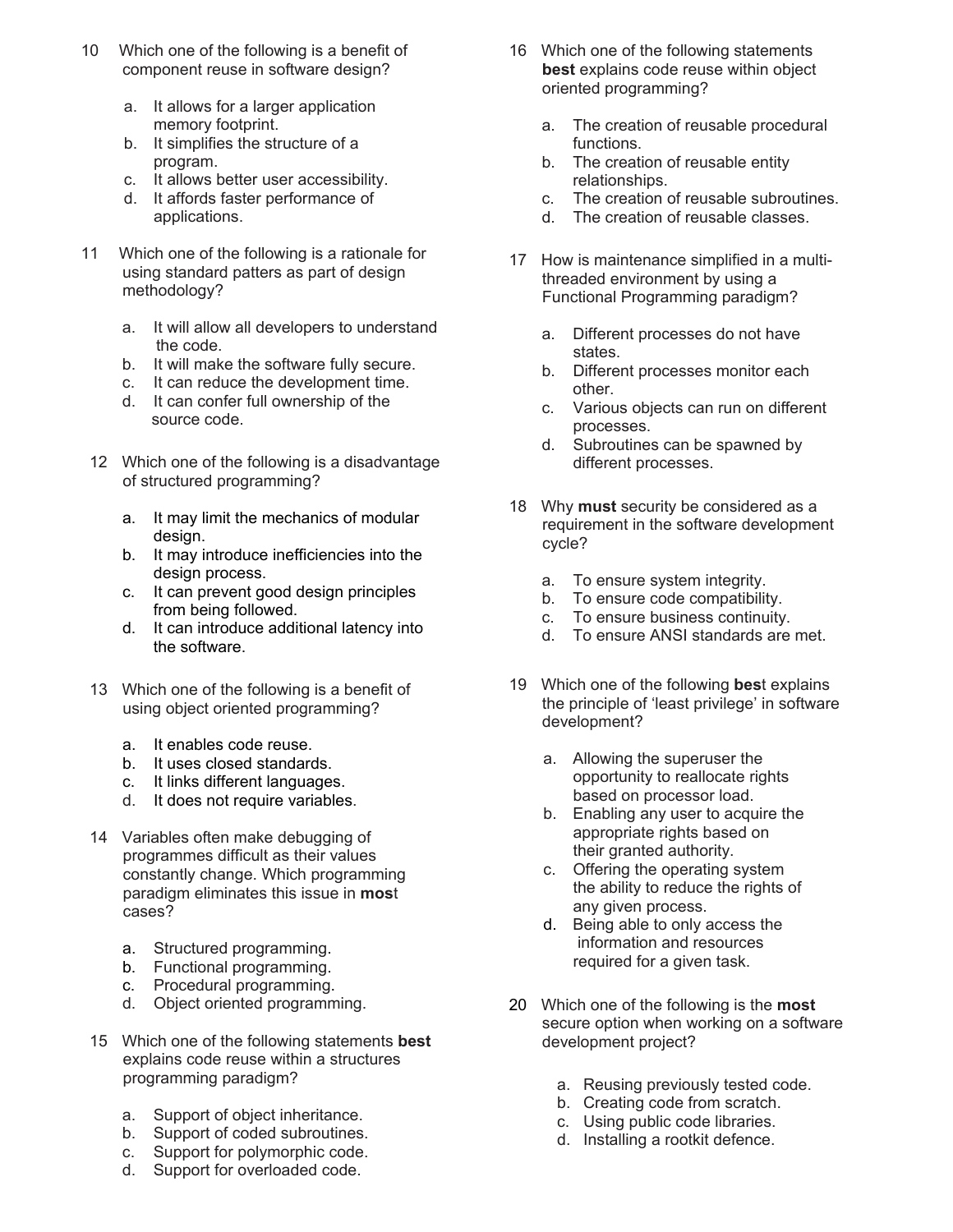- 21 Which one of the following is a suitable security threat mitigation when writing software?
	- a. Implement an agile coding principle using scrum techniques.
	- b. Consider compilation warnings as advisory information.
	- c. Ensure that the code follows object oriented standards.
	- d. Ensure that any privileges are by default set to deny access.
- 22 Which one of the following **must** be considered when testing software to ensure that it meets security standards?
	- a. Infect the system with known malware and observe the results.
	- b. Model commonplace threats to discover if the code is vulnerable.
	- c. Create a new change request based on the current coding implementation.
	- d. Allow the wider community to threat assess the code via code sharing sites.
- 23 Which one of the following **mus**t be considered post deployment when implementing a software development lifecycle?
	- a. Sufficient first line support via chat bots, in person, on the phone and via email.
	- b. Long term planning for the next version and setting user expectations.
	- c. An effective, visible and understood product maintenance plan.
	- d. The documentation is robust and readily available for users.
- 24 Which one of the following **best** identifies the activities in the maintenance phase of the software development lifecycle?
	- a. Support software and plan for updates.
	- b. Manage and keep documentation up to date.
	- c. Add new features to applications and test.
	- d. Revise code and associated deployment.
- 25 Which one of the following statements **best** describes an essential element of software maintenance?
	- a. Ensuring that the documentation is current, comprehensive and usable.
	- b. Verifying that the help desk can respond to all queries 365 days per year.
	- c. Ensuring that any patches can be installed offline for sandbox testing.
	- d. Verifying that all reported bugs are compiled into an easy to read database.
- 26 Why is comprehensive software documentation essential?
	- a. It mitigates any possible future cyber attacks.
	- b. It creates a legal remedy in case of possible litigation.
	- c. It allows project handover to other teams post development.
	- d. It guides first line support when faced with customer queries.
- 27 Which one of the following **best** describes the rationale for standards compliance when maintaining software?
	- a. It meets legislative requirements for the upkeep of any secure systems.
	- b. It assures that the support process has been followed consistently.
	- c. It ensures that the software is resilient in the face of a cyber attack.
	- d. It allows for rapid redeployment of future software updates.